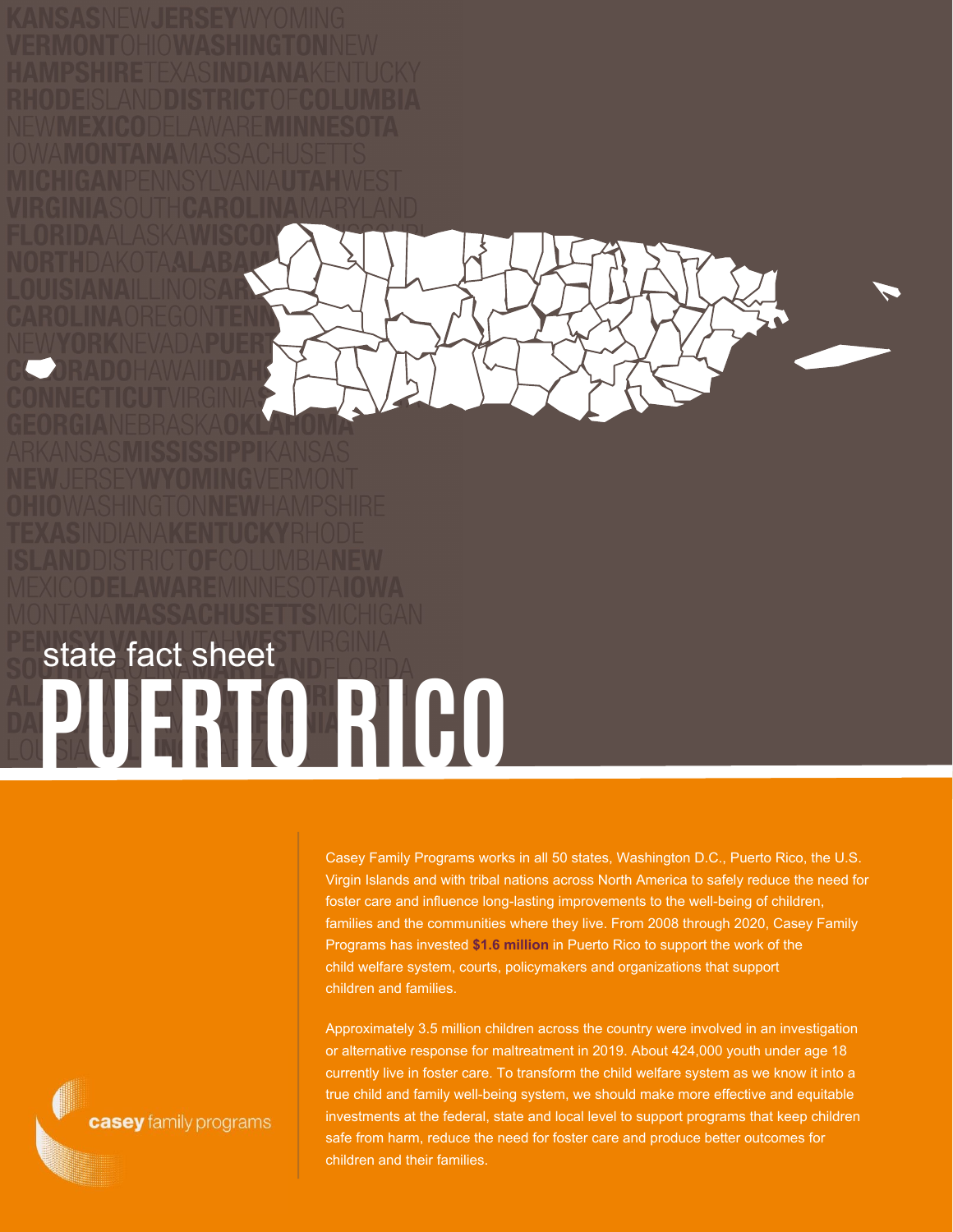We talk about a "foster care system," but the goal is to create a child and family well-being system that prevents abuse and neglect and helps every child grow up safely in his or her own family whenever possible. Rather than waiting for maltreatment to occur, we can improve the safety of children who have come to the attention of child protective services by helping their families with evidence-based and promising practices.

Across Puerto Rico in 2019, approximately:



Most states currently are limited to using the bulk of the \$9.8 billion in dedicated federal child welfare funding only for services related to foster care. The Family First Prevention Services Act of 2018 and the Family First Transition Act of 2019 provide states with the historic opportunity to invest federal funding to support preventive services, including substance abuse, mental health and parental skill training, so more children can remain safely at home. States and tribes now have access to new federal prevention resources to help keep children safe from harm in the first place by helping strengthen their families.

How federal child welfare funding is currently aligned in Puerto Rico\*:



 $\mathbf \Xi$ **CO** kin gs $\mathbf \Xi$ **CO** rtæ r in  $\, >$ c جا  $\mathbf \Xi$ c  $\blacksquare$  $\mathbf{S}$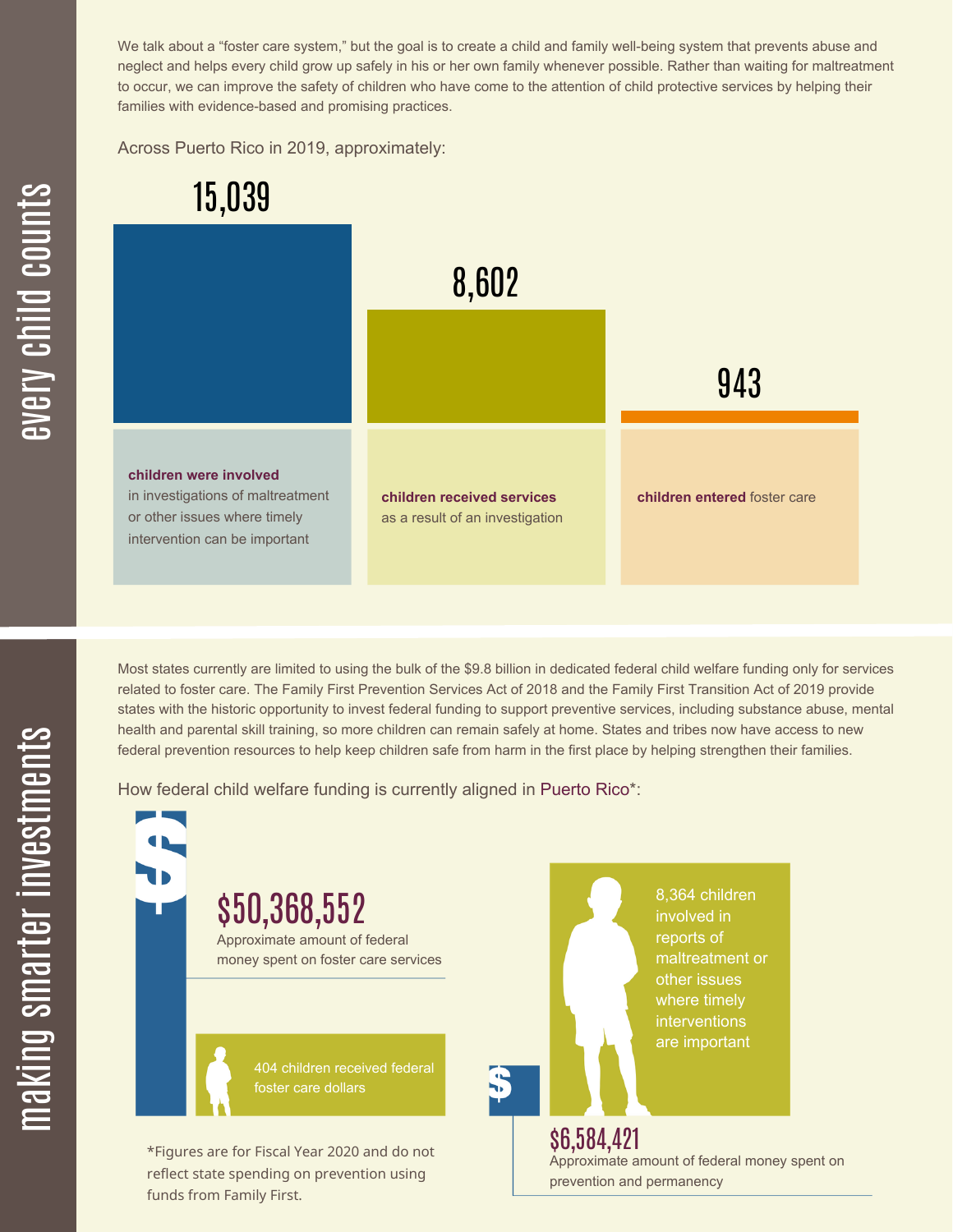$\overline{\mathbf \Theta}$  $\overline{\mathbf{C}}$ <u>pin</u>  $\overline{\mathbf{C}}$  $\overline{\mathbf{C}}$  $\equiv$  $\overline{\mathbf{c}}$  $\overline{\phantom{0}}$  $\boldsymbol{\mathcal{O}}$ a  $\overrightarrow{\mathbf{e}}$ 

 $\overline{\phantom{1}}$ 

Safety and effective response go hand in hand. Most children enter foster care due to neglect and other reasons — not because of physical or sexual abuse. In Puerto Rico, providing targeted and effective interventions as soon as possible, including by accessing new federal resources provided under the Family First Prevention Services Act and the Family First Transition Act, can safely allow children to remain with their families and thrive.

97% of

do not

children in

Puerto Rico

experience

occurrence of

maltreatment

a repeat

within six

months

Reasons children in Puerto Rico enter foster care:

| <b>27%</b>   | <b>73%</b>         |
|--------------|--------------------|
| <b>ABUSE</b> | NEGLECT AND OTHER* |

Children under age 18 living in foster care in Puerto Rico: (as of September 30 of each year)



\*"Other" includes parental substance abuse, child substance abuse, child disability, child behavior problems, parent death, parent incarceration, caretaker inability to cope, relinquishment or inadequate housing.

What happens to children who end up in foster care? Most are safely reunited with their own family or extended family. A significant number are adopted. Under the Family First Prevention Services Act, communities can more easily invest in helping more children to grow up in safe, stable families by providing appropriate and timely services prior to the need for removal, or after they return home or have been adopted.

Among children in Puerto Rico who exited foster care in 2019:



Numbers may not equal 100% due to rounding. \*"Other" includes transferred to another agency, ran away or died.  $\overline{\mathbf{C}}$